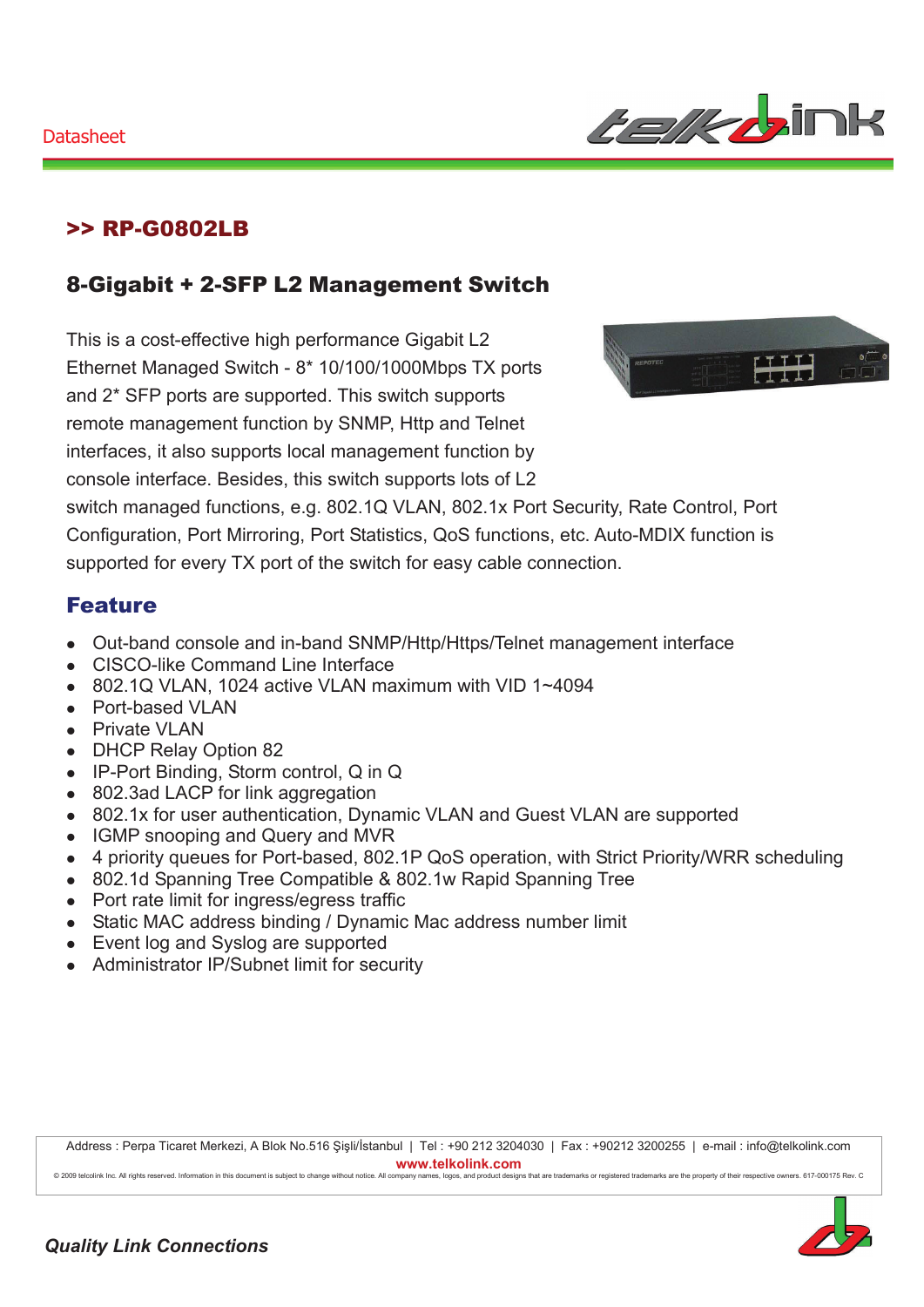# Specification

| <b>Standards</b>                             | IEEE802.3(10BaseT Ethernet),<br>$\bullet$<br>IEEE802.3u(100Base Fast Ethernet),<br>$\bullet$<br>IEEE802.3ab(1000BaseT), IEEE802.3z(1000Base)<br>$\bullet$<br>IEEE802.1D, IEEE802.1w, IEEE802.1P, IEEE802.1Q,<br>$\bullet$<br><b>IEEE802.1x</b> |
|----------------------------------------------|------------------------------------------------------------------------------------------------------------------------------------------------------------------------------------------------------------------------------------------------|
| <b>Ports</b>                                 | 8* RJ45 ports: with 10/100/1000Mbps, Full/Half duplex<br>$\bullet$<br>auto-negotiation and Auto-MDIX function<br>2* SFP ports with Port9 and Port10<br>$\bullet$<br>Console Port: DB9 console port<br>$\bullet$                                |
| <b>Filter &amp; Forwarding</b><br>Rate       | Full line speed<br>$\bullet$                                                                                                                                                                                                                   |
| <b>Transmission method</b>                   | Store-and-forward<br>$\bullet$                                                                                                                                                                                                                 |
| <b>Packet Buffer</b>                         | 500K Bytes<br>$\bullet$                                                                                                                                                                                                                        |
| <b>Mac Table Size</b>                        | 8K<br>$\bullet$                                                                                                                                                                                                                                |
| <b>Max Packet Size</b>                       | 1518 bytes (without tag), 9600 bytes for Jumbo Frame<br>$\bullet$                                                                                                                                                                              |
| <b>Switching Capacity</b>                    | 20 Gbps<br>$\bullet$                                                                                                                                                                                                                           |
| <b>Packet Forwarding</b><br>Rate             | 14.8 Mpps<br>$\bullet$                                                                                                                                                                                                                         |
| <b>Flow Control</b>                          | Back pressure for half duplex, IEEE802.3x for full duplex<br>$\bullet$                                                                                                                                                                         |
| <b>Management</b>                            | Out-band: Console (CISCO-like Command Line Interface)<br>$\bullet$<br>In-band: SNMP/Telnet/Http/Https<br>$\bullet$<br>Administrator IP/Subnet limit is supported                                                                               |
| <b>DHCP Client</b>                           | Support DHCP Client / Relay / Option 82 functions<br>$\bullet$                                                                                                                                                                                 |
| <b>SNMP agent</b>                            | Version. 1, 2c<br>$\bullet$<br>Support MIB II(RFC1213), Bridge MIB (RFC 1493),<br>$\bullet$<br>VLAN MIB (802.1Q, RFC2674), Private MIB<br>$\bullet$                                                                                            |
| <b>VLAN</b>                                  | 802.1Q VLAN with 1024 co-current groups maximum from 4094<br>$\bullet$<br><b>VLAN<sub>s</sub></b><br>Port-based VLAN<br>$\bullet$<br><b>Private VLAN</b><br>$\bullet$                                                                          |
| <b>Trunking</b>                              | Support up to 8 trunks using either static or dynamic trunking<br>(LACP)                                                                                                                                                                       |
| QoS                                          | priority queues per port for Port-based & 802.1p tagged-based<br>QoS<br><b>Strict Priority/WRR scheduling</b>                                                                                                                                  |
| <b>Spanning Tree</b>                         | 802.1d Spanning Tree & 802.1w Rapid Spanning Tree<br>$\bullet$                                                                                                                                                                                 |
| <b>Port Mirror</b>                           | Yes<br>$\bullet$                                                                                                                                                                                                                               |
| <b>Static Mac ID Access</b><br>Limit         | Yes, Limit on port                                                                                                                                                                                                                             |
| <b>Dynamic Mac ID</b><br><b>Number Limit</b> | Yes                                                                                                                                                                                                                                            |
| <b>IEEE 802.1x</b>                           | Support Transparent and Authentication modes<br>Dynamic VLAN & Guest VLAN are supported<br>$\bullet$                                                                                                                                           |
| <b>Rate Control</b>                          | 1~31 levels, with level is configured between 128Kbps ~<br>$\bullet$<br>30Mbps                                                                                                                                                                 |
| <b>Storm Control</b>                         | for broadcast/flooding traffic control<br>$\bullet$                                                                                                                                                                                            |
| <b>IP Multicast</b>                          | IGMP Snooping(256 Groups Max.) / Query and MVR function<br>$\bullet$                                                                                                                                                                           |
| <b>Software Upgrade</b>                      | Out-band: Xmodem,<br>$\bullet$<br>In-band: TFTP/Http                                                                                                                                                                                           |
| <b>Text Configuration</b>                    | Yes, for easy edit<br>$\bullet$                                                                                                                                                                                                                |